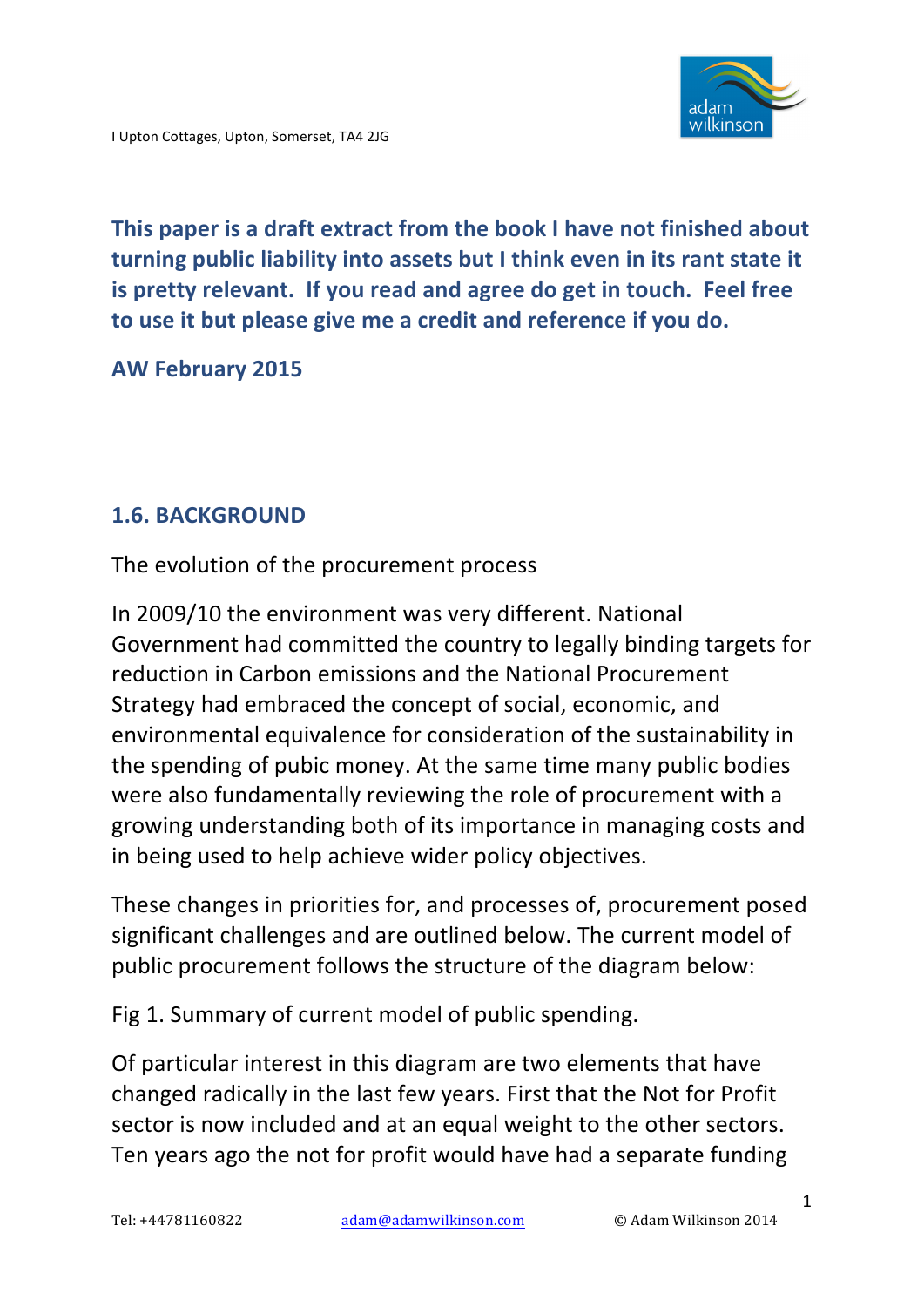

line labelled 'Grant funding' then over the last ten years it would have had a muddled picture with a combination of Grant, Service level agreement, and Commissioning. Now for all practical purposes it is firmly in the Procurement box.

The second area of interest is the prominence of the public procurement process. Again a number of different factors have combined to promote public procurement from a minor back office function to a key strategic corporate role ( in theory but in practice?). This is not the place for a full examination of these forces but two do need to be mentioned. Significant propulsion for this change has come from the direct realisation that a large proportion of public procurement was at best questionable ( questionable in what way?) as in the past lack of information systems were coupled with a widespread move to devolved



# procurement. This lack of any kind of central control led directly to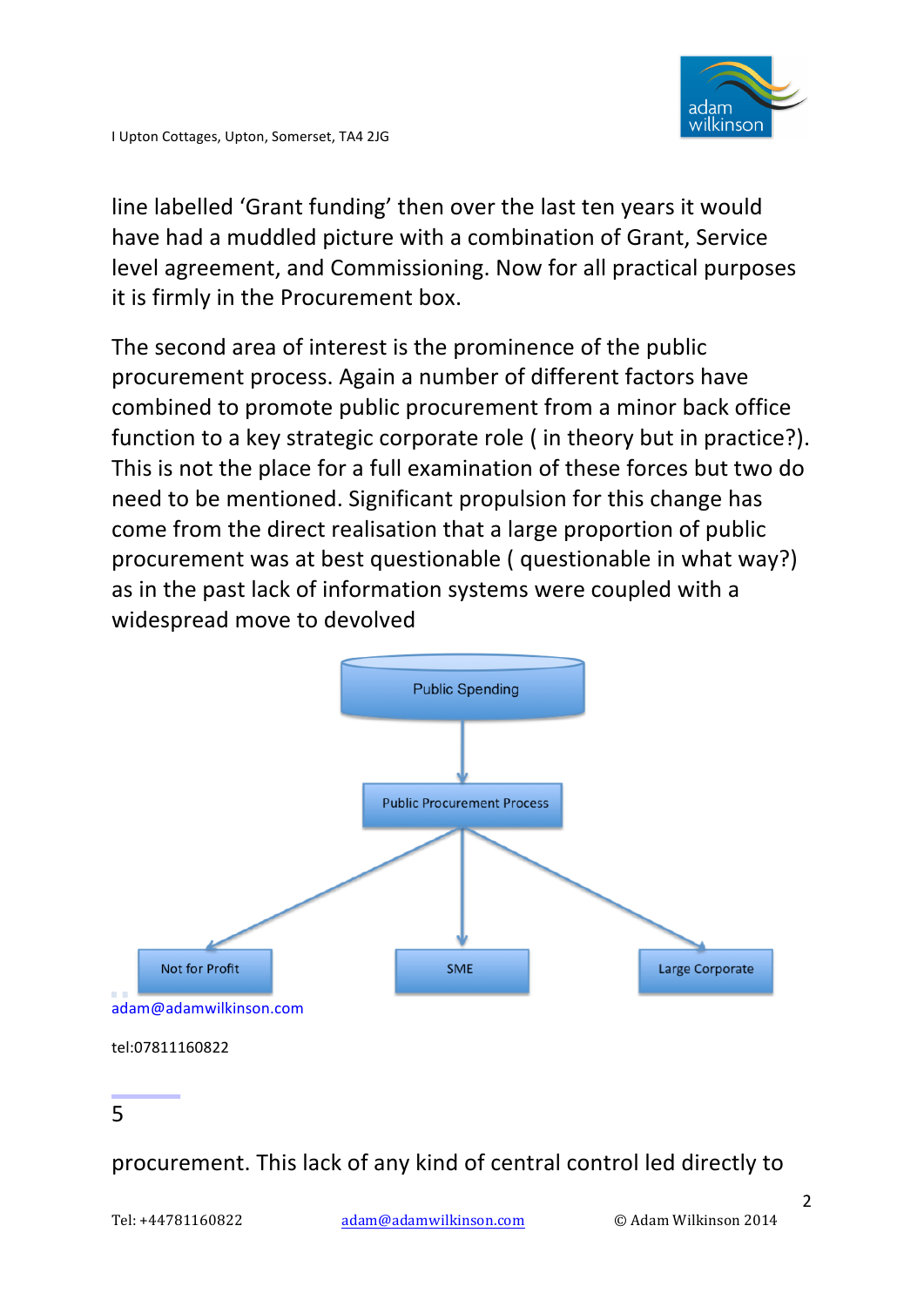

duplication and multiplication of orders to suppliers very often resulting in unintended infringements of public organisations own constitutions and of European legislation. The swing back to central procurement has often been motivated by this difficulty although it is very rarely expressed.- why are you talking about this? What does it add to the overall narrative.

However the second and continuing pressure to change the role of procurement has come from a positive set of forces. It was the increasing realisation that the spending of public money should not be seen in isolation from the broader aims of the public policy. This was the growth in the concept and, theoretically at least, the practice of sustainable procurement. Again different environmental, social, and economic pressures combined, not in a planned form, but rather accidentally and formed a pressure point around the spending of public money. This was given focus by the report of the Sustainable Procurement Taskforce that, among other important elements, for the first time clearly expressed the scope of sustainability in public sector. The diagram below is taken from that report.

#### 6

#### Fig 2. Policy through Procurement

and led to the following definition of sustainable procurement now adopted by government.

"Sustainable Procurement is a process whereby organisations meet *their needs for goods, services, works and utilities in a way that achieves value for money on a whole life basis in terms of generating benefits not only to the organisation, but also to society and the* economy, whilst minimising damage to the environment."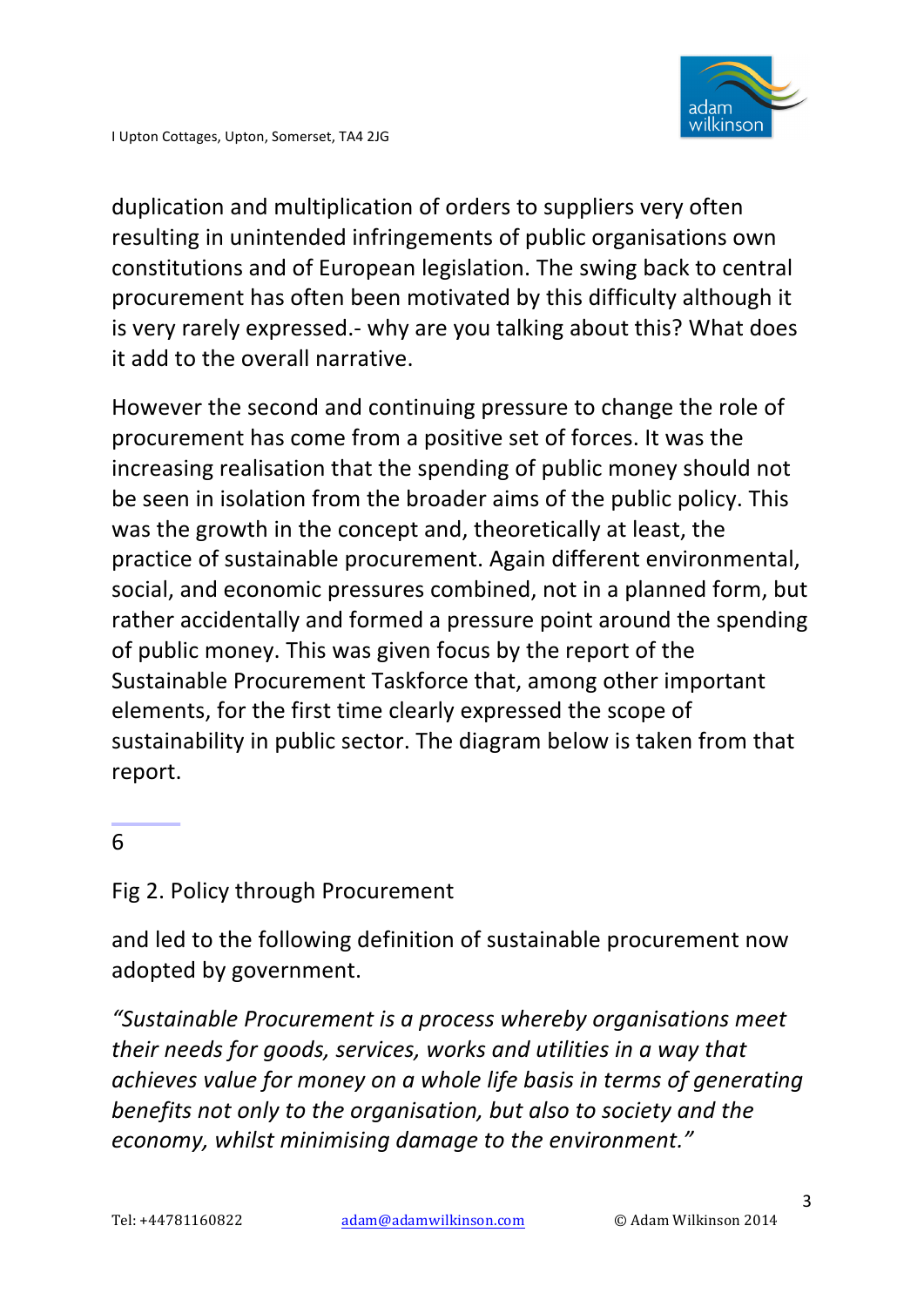

Procuring the Future, Recommendations from the Sustainable Procurement Task Force, 2006

This has led to a situation where for every procurement - social, economic, and environmental factors are supposed to be considered and where possible maximised for the benefit of the community represented by the public body purchasing the goods or services; be that local, regional, or national.



adam@adamwilkinson.com

tel:07811160822

#### 7

### Fig 3. Implicit assumptions of current model.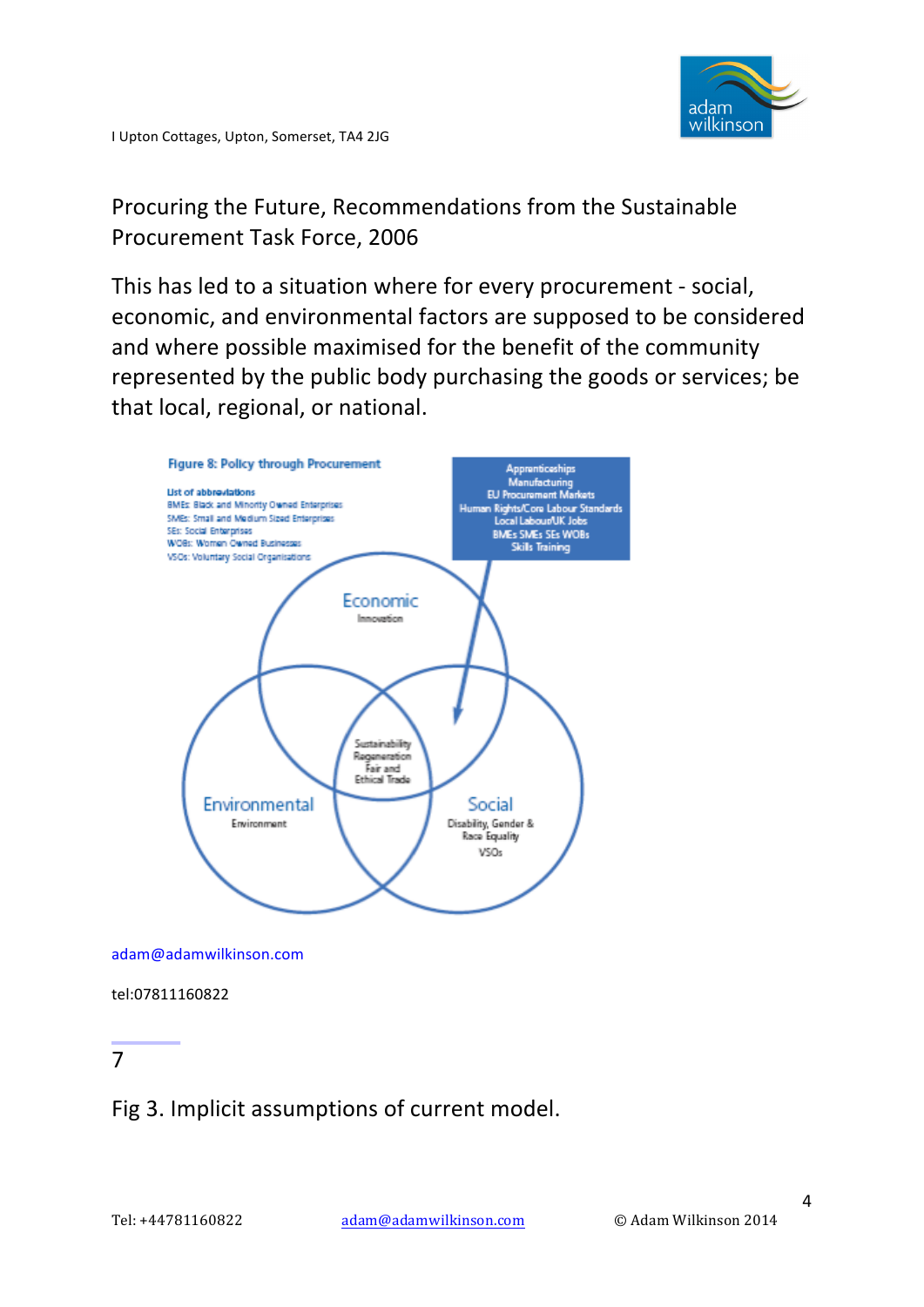

I Upton Cottages, Upton, Somerset, TA4 2JG



This diagram represents the theoretical position at the moment with all three of the sectors now competing on an equal basis for government tenders. In simplistic terms DCLG (Department of Communities and Local Government) and the Cabinet Office having been on the side of the Not for Profit. BIS (department for Business, Innovation, and Skills) on the side of the SME, but by far and away the majority of public procurement being secured by large corporates. A recent analysis of Durham County Council showed this percentage to be in excess of 95% of all spending. This is the norm.

There is an implicit assumption that this is in some ways a planned procurement structure, in fact it is largely accidental. In many ways this produces results that are unsuccessful if measured against some policy outcomes. For example it sets up a system which forces a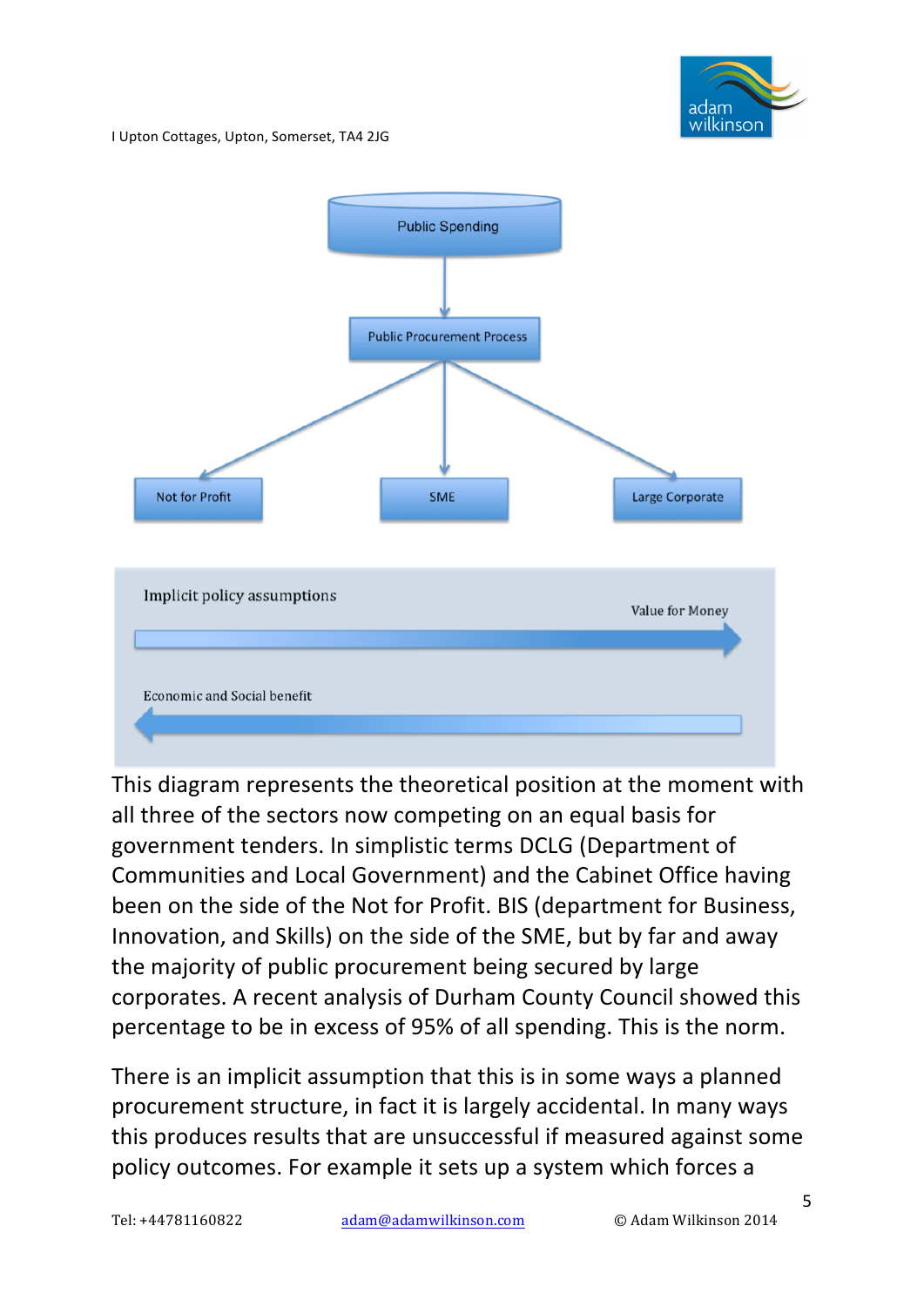

small charity can compete against multinational or that if more SME's were to win a larger share of public money this is 'better' for business and communities. This paragraph is very unclear and needs rewriting.

The implementation of the Public Services Act in January 2013 provides an additional statutory expression for this tension by further increasing the duty on the public sector to consider the 'Social Value'. In December 2012 the Cabinet Office issued its Procurement Policy Note (Appendix 6). So relevant is this that the introductory paragraphs are included verbatim below:

"Introduction to the Act

#### 8

5. The Act places a requirement on commissioners to consider the economic, environmental and social benefits of their approaches to procurement before the process starts. They also have to consider whether they should consult on these issues.

6. The Act applies to the pre - procurement stage of contracts for services because that is where social value can be considered to greatest effect. Commissioners should consider social value before the procurement starts because that can inform the whole shape of the procurement approach and the design of the services required. Commissioners can use the Act to re-think outcomes and the types of services to commission before starting the procurement process.

7. Demand for core public services will increase significantly over the next few years in a time of reduced funding. Increasingly, commissioners will need to identify better targeted more innovative and radical service delivery solutions to meet this demand.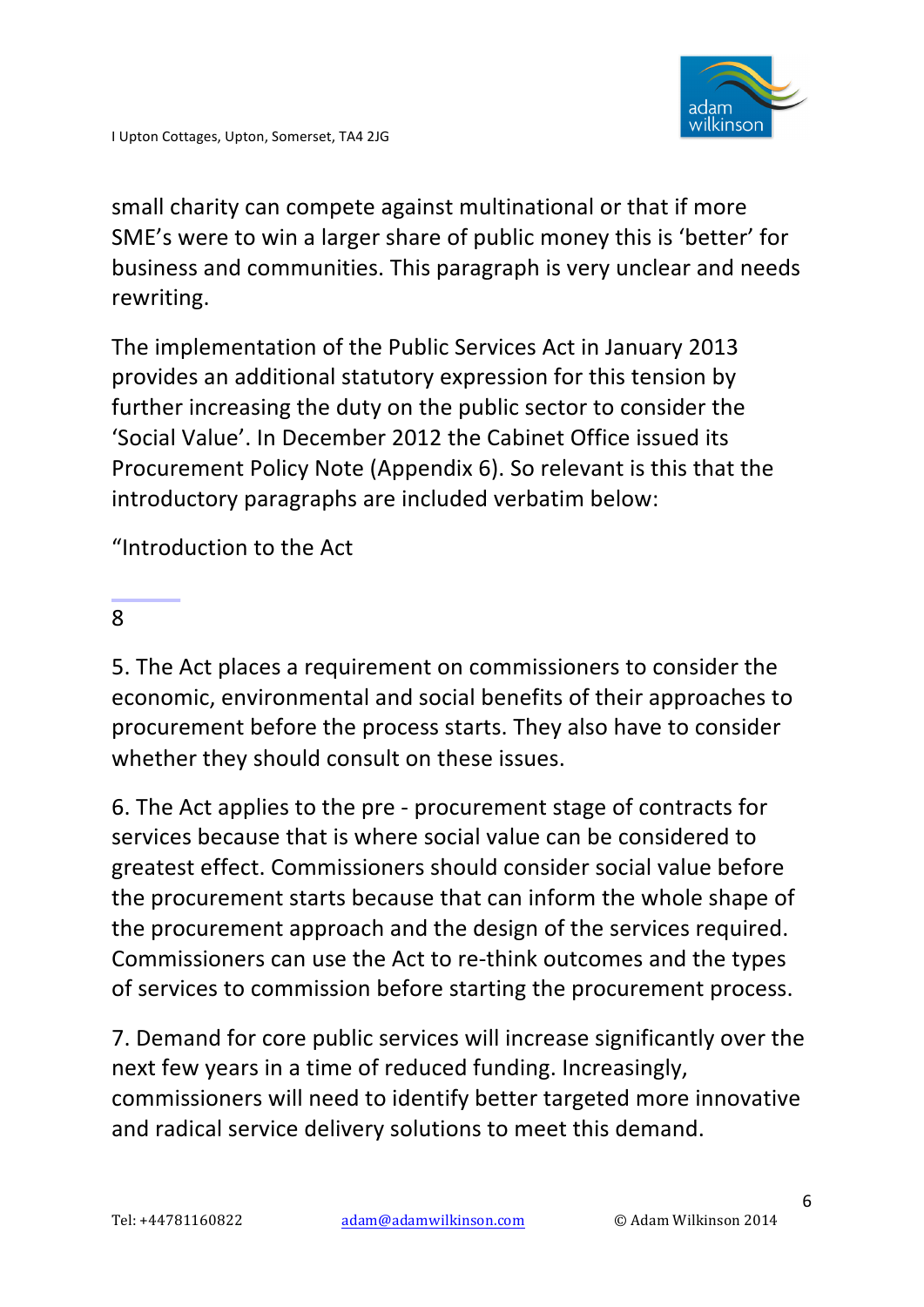8. In these tight economic times it is particularly important that maximum value in public spending is achieved. However currently some commissioners miss opportunities to secure both the best price and meet the wider social, economic and environmental needs of the community. Commissioners and procurers should be taking a value for money approach - not lowest cost - to assessing contracts and the Act complements that approach. The Cabinet Office's new Commissioning Academy will focus on these issues and this note explains the duties placed on commissioners and procurers by the Act. It also suggests approaches that may be taken when applying its considerations to the design of procurement processes. This note is not a substitute for reading the Act itself and authorities must familiarise themselves with  $it -$  see http://www.legislation.gov.uk/ukpga/2012/3/enacted"

#### Extract from Appendix 6

So the current arrangement that I hope I have shown has arisen not because of planned development but instead largely as the arbitrary outcome of miscellaneous forces on procurement practice. This is now facing a further change in the environment  $-$  the very real impacts of the cuts that are being in made in public sector expenditure. It is here that the real impacts begin to be seen and it is for this reason that this paper sets out an alternative view. The reasons that we have a continuing and intensifying concentration on reducing public expenditure through efficiency/cuts are too obvious to recapitulate again nor are they necessarily wrong. The specific aspect of the problem is really that in the public sector there really is no concept of public wealth or its creation. In any business we look continually to increase return on investment by both reducing costs (cuts and efficiencies) and increasing sales (creating value) the public sector because it has no accepted way of measuring value creation can only operate by reducing cost. This distorted approach means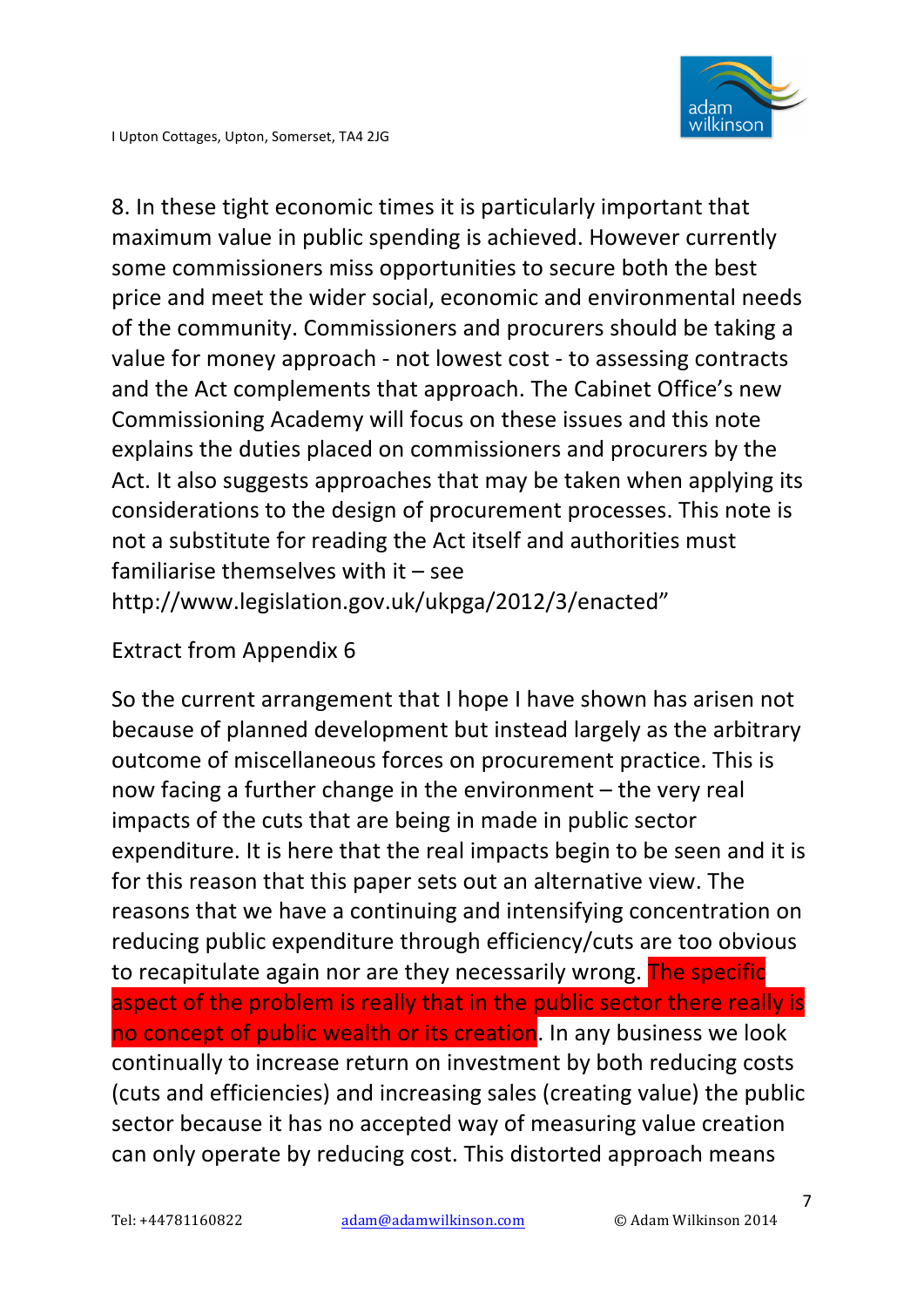

I Upton Cottages, Upton, Somerset, TA4 2JG

adam@adamwilkinson.com

that the default always becomes buy the cheapest and the argument is entirely centered on what cheapest means. This then opens up all sorts debate around lifecycle analysis and other methodologies, but what it does not do is help to express value or value creation through the delivery of service. Now if we return to fig 1



and if we accept the arguments about how this position was reached laid out earlier then we can see that this is immediately a no win position without doubt for the not for profit and almost as certainly for the SME. As both of these depend on being able to advance objective broader value creation to overcome the scale and economy of scale in the large corporate and neither can succeed in this in an environment where value cannot be expressed.

I am aware that I am skating over large areas of work, for example in social return on investment, and that many would and do argue that if a more enlightened approach were to be taken to procurement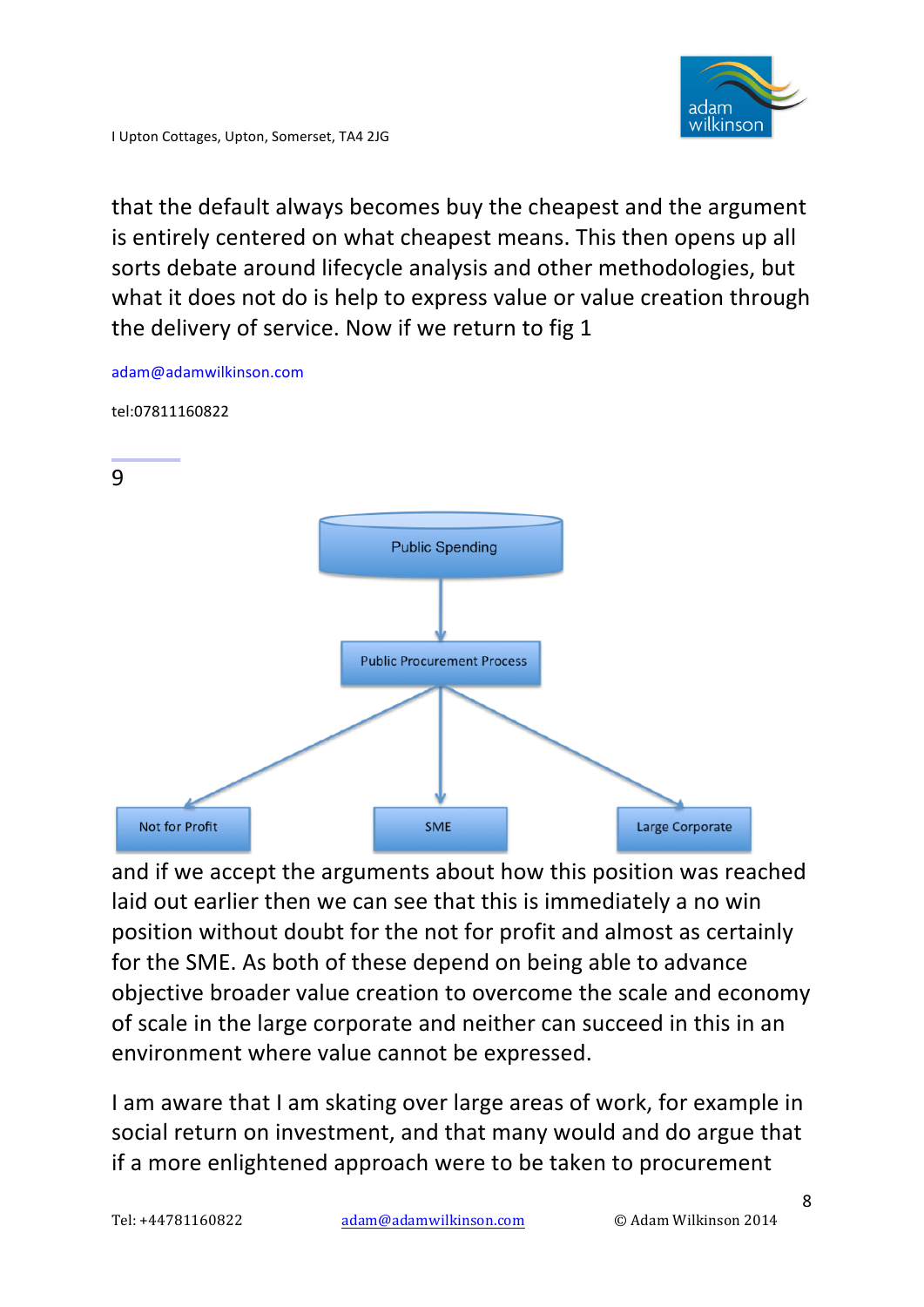and particularly sustainability then it would be possible to achieve a different result. While there is real value in this counterbalancing approach I am coming to believe that we need to find a better way where we try to work with the forces rather than head to head.

If we do not find a more effective way of organizing public procurement across sectors then as the diagram below illustrates I think it inevitable that reduced public spending driven by a cut methodology will inevitably result in not only in a straight line reduction but an exponential one, particularly for a not for profit sector that is already ineffective and supremely unsuited to compete against large tier one suppliers on an even footing; and no amount of government training workshops on procurement is going to change this.

Fig 4. Effect of cuts on public commissioning on procurement outcomes.

The solution that is presented below is not perfect but it does try to acknowledge the imbalance that exists while still maintaining the proposition of including broader benefit in public sector procurement.



#### 10

Suppose for a minute that we wipe the sheet clean. Lets forget where the current model of procurement has come from and instead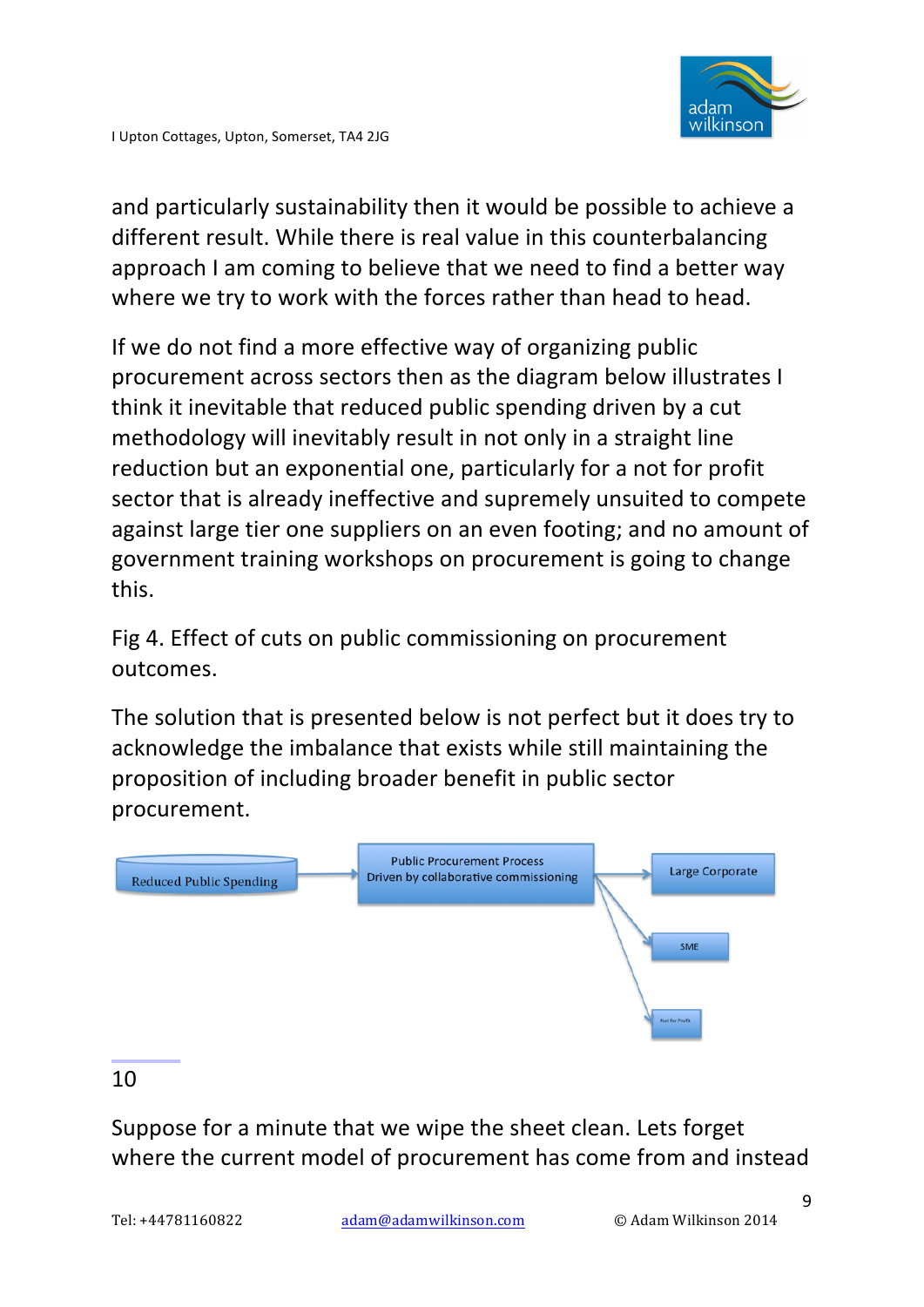see what happens if we respond to the practical realities of procurement and public spending. First what are the priorities?

- Achieve a significant reduction in the role of the State and the proportion of GDP that is spent by the State.
- Achieve a move to an 80% reduction of carbon in the economy by 2050
- Get better value from public spending by delivering social, economic and environmental benefit from within procurement. So how we might rearrange the model in such a way that would help to achieve these ends? If we start with the first of our conclusions  $-$  that the current system is inevitably going in favour of large tier one suppliers then the first stage is to accept this. We should let it occupy the space it does in fig. 4 in the preeminent position. Once it is positioned there we should think about how we might change the other components to set things up for a potentially better social, economic and environmental outcome. I would argue that the result is as illustrated in Figure 5. Instead of investing and wasting resource on inappropriate competition the Smes and the not for profits would be much better employed looking to build partnership arrangement with the large corporates. If these sectors are right in their claims (and the implications of government policy about the broader economic, social and environmental benefits that they can offer then instead of competing head to head they can use this higher value to enhance the highly competitive arena of the large corporate. However for this to work two factors are critical. The first is that they can measure these benefits effectively and the second is that the delivery of these can be incorporated within the contract being won and delivered by the large corporate. In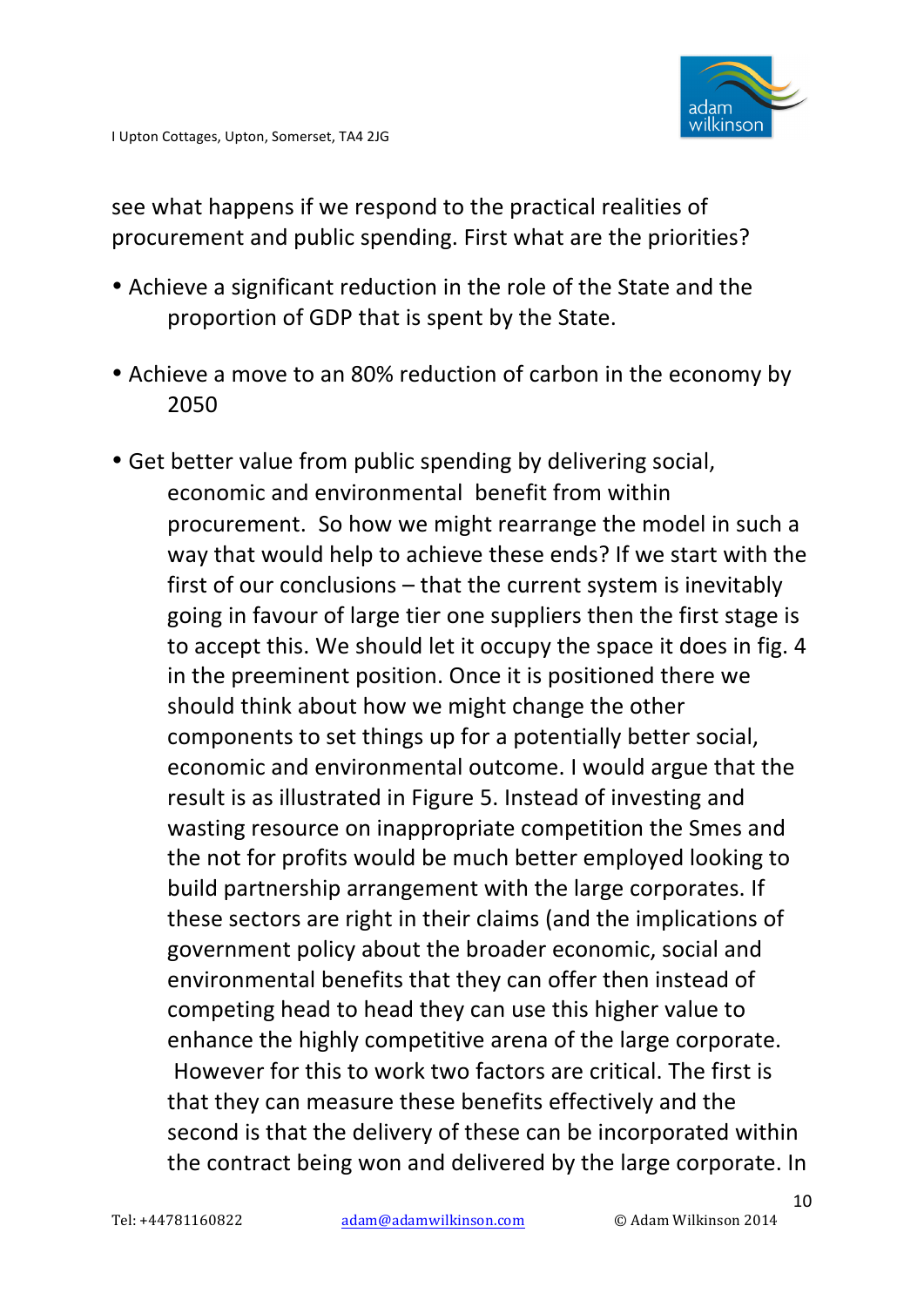

order to do both of these things some further steps are necessary. But for now with the arrangement as illustrated below we can look at the what each of the stakeholders within this relationship has to gain.

### 11

## Fig 5. Alternative model for public procurement.



Government wins as it finds a much easier way to achieve its 'efficiency' gains and without the political pain and additional resource of at the same time insisting that it treats all three sectors equally. In fact if government gets smart it actually also has a way of hugely increasing the value for money by exponentially increasing the social, and economic benefits to its communities as well. How it might do this is discussed in more detail below.

The large corporate gains because it can concentrate on delivering its core business efficiently, but in addition to a short term return on investment for its shareholders it simultaneously gains a mechanism to drive longer term values and objectives that are becoming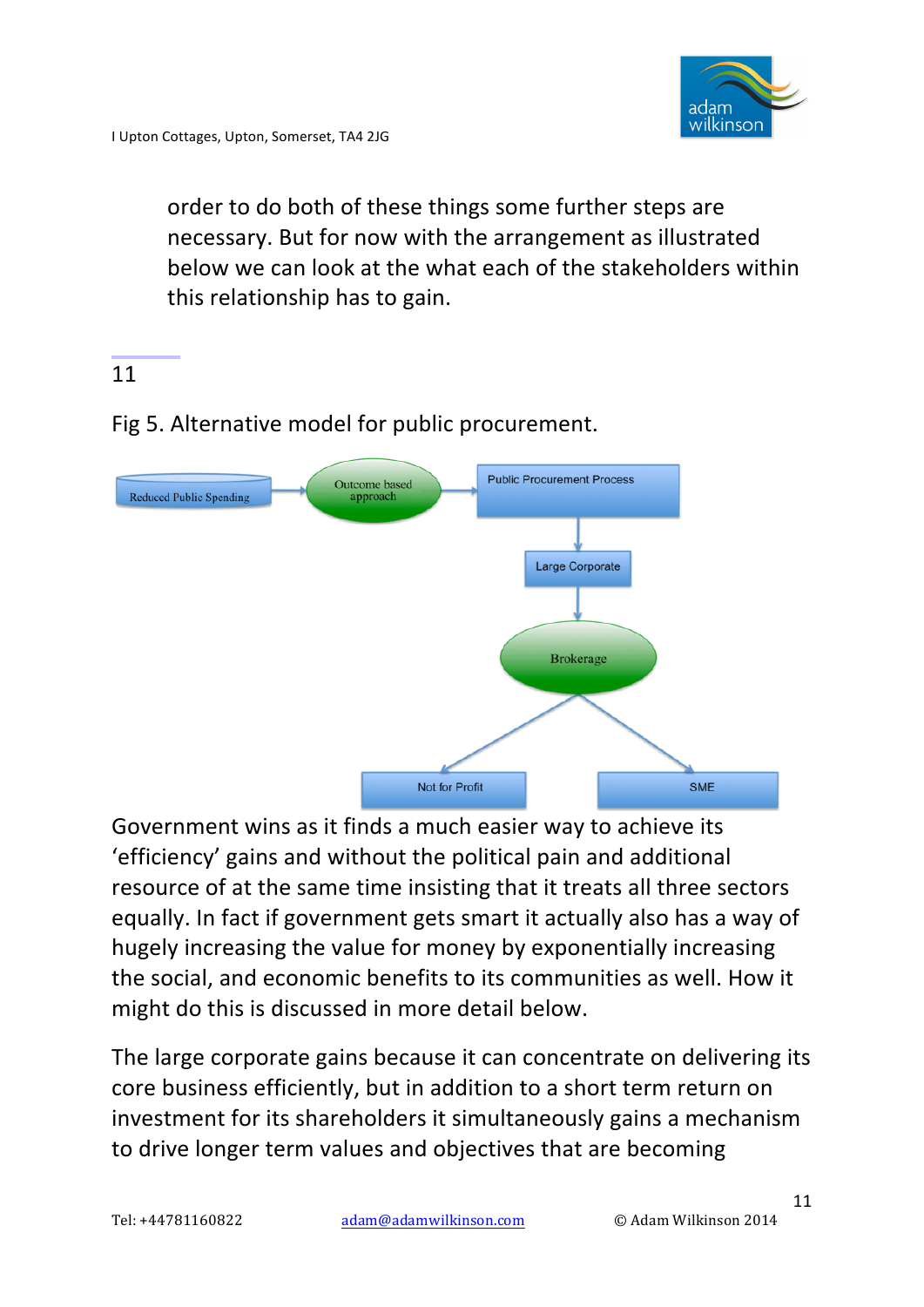

increasingly important in this world. These are often lumped together as corporate social responsibility and while to many these are seen as some sort of marketing gimmick this is rapidly changing as companies see how they can use for example environmental sustainability as a way to drive efficiency.

The sme and the not for profit benefit by redirecting their very limited resources in such a way in both cases to be complementary to their core missions whether these 'charitable' towards a wider society or the making of reasonable profit at a scale which is appropriate to the size of the business. At the same time they both get the opportunity to increase the size of the slice that they get from the public purse.

So strangely and perhaps counter intuitively it does seem that all parties may benefit by operating within the reality of the world as it actually is rather than wasting resource trying to respond to a false picture. However there are two additional elements in Fig 5 that have not yet been discussed.

A critical element of this approach is that while public sector procurement is highly regulated both at the corporate and international levels, this does not apply to the private sector. Thus the private sector is free to behave entirely as it wishes in procuring the goods and services to deliver a public sector contract. If therefore it wishes to favour local business it can do so quite overtly. The trick therefore is to arrange matters so that it becomes in its interest to deliver the broader social economic and environmental aspirations of government.

### 12

It is not going to do so unless it can increase its chances of winning business (a competitive edge) and can demonstrate in doing so that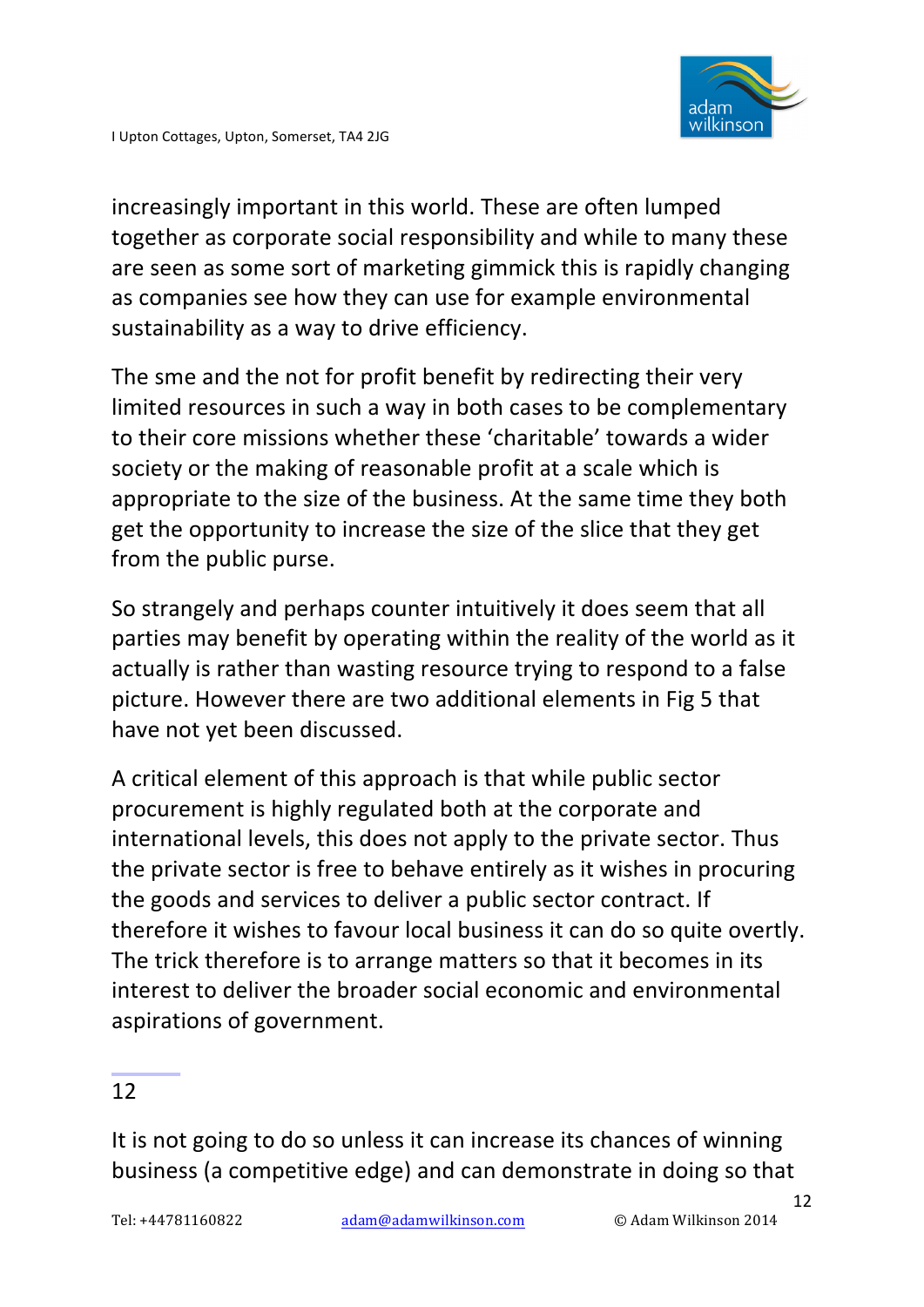it is adding shareholder value. It is therefore obvious that for this to work properly and for the broader benefit of society the public sector and in particular procurement in the public sector needs to get its act together.

This is not the place for a full explanation or account of what is wrong with public procurement; some indication has already been given in the description of how we came to be in this position. What is important is to realise that demanding cuts on an ever-greater scale is just not going to work. In the end the public sector has got to get better at describing what it wants not just in terms of say air conditioners but the broader objectives which it exists to deliver. So, for example in the case of local authorities all have a responsibility to deliver viable and vibrant local communities.

The huge mismatch is that at the moment no mechanism exists to join up these broader objectives to more specific requirement (such as air conditioners). An outcome-based approach lies at the heart of making this possible and by rearranging the model in the way set out above this is much easier to deliver. The example below which is taken from an accumulation of true life cases demonstrates how this approach may result in very different impacts.